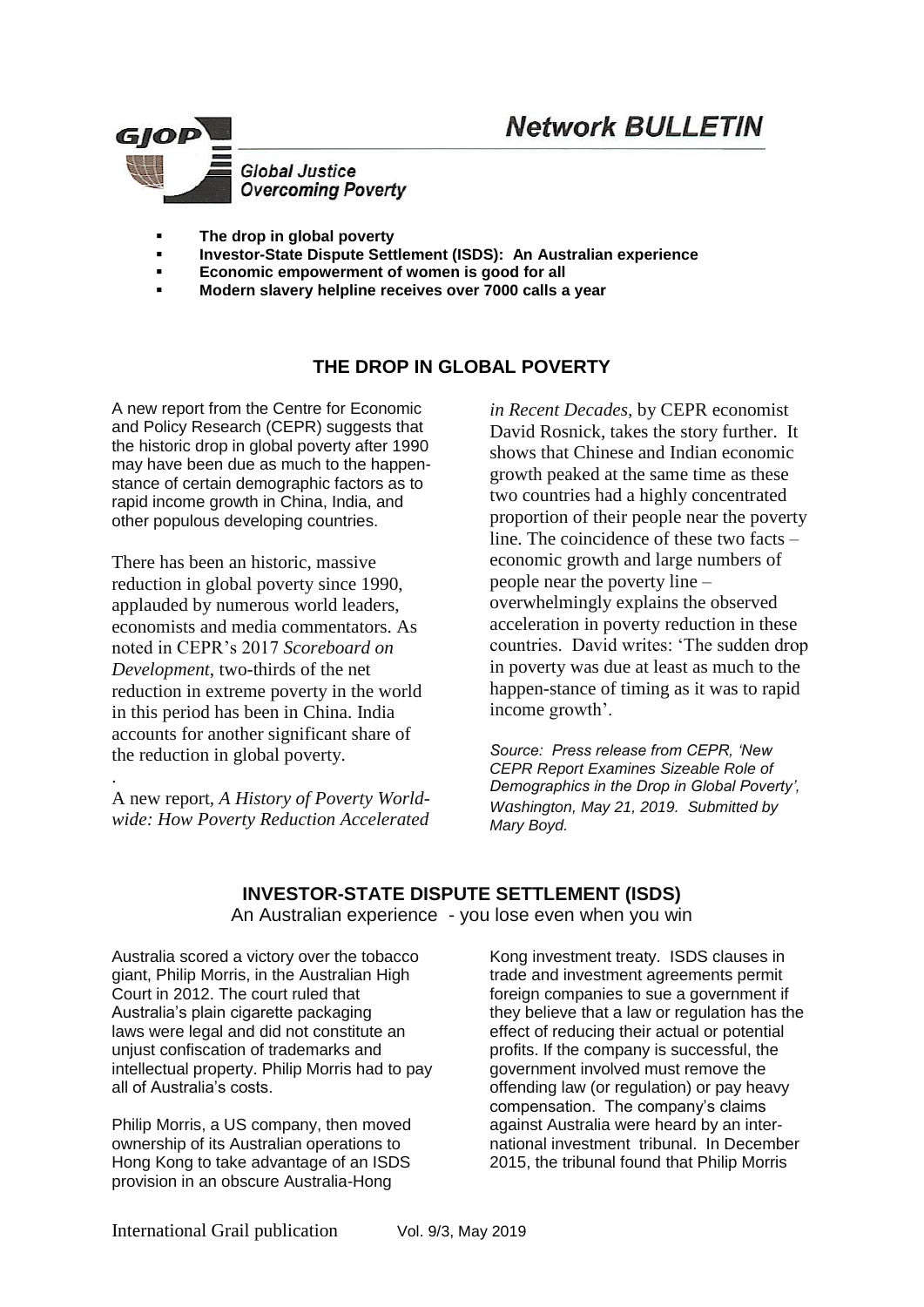was not a Hong Kong company and ruled in Australia's favour. Now read on.

Only in March this year, after two Freedom of Information requests, has it been publicly revealed how much Australia's win cost it. Even though Philip Morris had its case thrown out on the grounds that it was an abuse of process, it will [only have to pay half](http://aftinet.org.au/cms/sites/default/files/190322%20Unredacted%2BExcerpt%2Bof%2BCosts%2BAward.pdf#overlay-context=users/editor) of Australia's costs. Australia's external legal fees and arbitration costs amounted to around A\$24 million; and there would have been substantial internal costs in three Government Departments - Health, Attorney-General and Foreign Affairs and Trade - on top of the A\$24 million. Dr Patricia Ranald, Convenor of the Australian Fair Trade and Investment Network (AFTINET) declared it outrageous that Australian taxpayers must pay costs that are rightly the responsibility of Philip Morris and that ISDS processes are so secretive.

There are now [942](https://investmentpolicyhub.unctad.org/ISDS) known ISDS cases, with increasing numbers being brought against governments' [health](http://aftinet.org.au/cms/sites/default/files/Key%20ISDS%20health%20cases_0.pdf#overlay-context=Against_ISDS) and [environment](http://aftinet.org.au/cms/ISDS) laws, including those addressing [climate change.](https://theconversation.com/the-fossil-fuel-era-is-coming-to-an-end-but-the-lawsuits-are-just-beginning-107512)

#### **Growing opposition to ISDS**

.Poorer countries simply cannot afford the costs involved in ISDS cases. Faced with the increasing numbers of ISDS cases, India, South Africa and Indonesia have [cancelled](https://www.citizen.org/sites/default/files/pcgtw_fdi-inflows-from-bit-termination_0.pdf) ISDS arrangements without negative impacts on investments. We reported in September 2018 that Tanzania has rejected the undemocratic and nontransparent practices of international arbitration of investor-state disputes. As well the European Union (EU) is

[excluding ISDS from its current deals,](https://www.politico.eu/article/juncker-proposes-fast-tracking-eu-trade-deals/) including the [EU-Australia Free](https://www.pm.gov.au/media/press-conference-minister-trade-tourism-and-investment-and-eu-trade-commissioner) Trade Agreement (FTA) now being negotiated. The USA and Canada have agreed to phase out ISDS from the revised [North](https://www.iisd.org/library/usmca-investors)  American [Free Trade Agreement.](https://www.iisd.org/library/usmca-investors)

However, on 26th March this year, Australia and Hong Kong signed a new trade and [investment document](https://dfat.gov.au/trade/agreements/not-yet-in-force/a-hkfta/Pages/the-investment-agreement-text.aspx) that continues to include ISDS. The Australian government claims that this agreement has more safeguards for changes to public health laws than the old treaty that it replaces. It specifically excludes tobacco regulation and regulation relating to Medicare, the Pharmaceutical Benefits Scheme, the Therapeutic Goods Administration and the Gene Technology regulator. But the need for these specific exceptions suggests that the general safeguards for public interest regulations are ineffective. They would not, for example, prevent cases being brought against Australia over energy or climate change regulations or changes in industrial relations laws. Australia should exclude ISDS from cur-rent trade negotiations and remove it from existing agreements. The Coalition government still supports ISDS, but Labor has pledged to outlaw it and remove it from existing deals, as have the Greens and Centre Alliance. With the return of the Coalition government at the recent elections, community campaigning needs to continue with renewed vigour. *Sources: 'The Conversation', a not-for-profit media outlet that uses content sourced from academics and researchers, available in English, French, Spanish and Bahasa Indonesia, www.theconversation.com; AFTINET Media Release, [www.aftinet.org.au](http://www.aftinet.org.au/)  March 2019. Compiled by Allison Healey.*

### **ECONOMIC EMPOWERMENT OF WOMEN IS GOOD FOR ALL**

Women's unpaid work accounts for between 10 % and 39% of Gross National

Product (GDP), according to the United Nations (UN) Research Institute for Social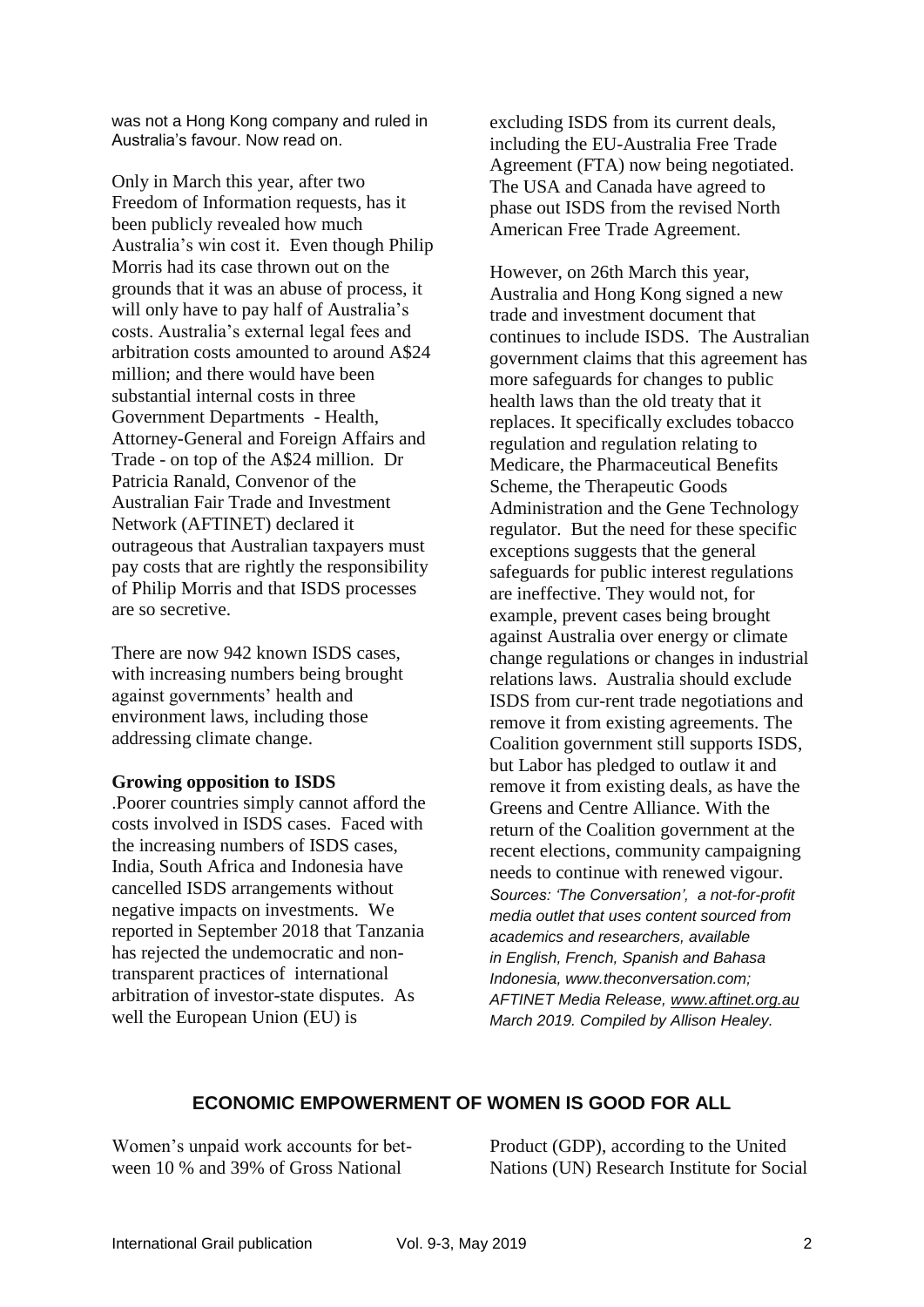Development. The International Labour Organization (IL0), in making the case for economic empowerment of African women - now a main topic in international development literature - states that they are disproportionately laden with the responsibility for unpaid care and domestic work.

A World Bank report titled*, Business and the Law 2019: A Decade of Reform* states that sub-Saharan Africa 'had the most reforms promoting gender equality [of any region]'. Six of the top 10 reforming countries are: the Democratic Republic of the Congo (DRC), Guinea, Malawi, Mauritius, Sao Tome and Principe, and Zambia. The DCR made the most improvement based in part on 'reforms allowing women to register businesses, open bank accounts, sign contracts, get jobs and choose where to live in the same way as men. But women still have no land inheritance rights'. Mauritius introduced civil remedies for sexual harassment at work and, in the matter of access to credit, prohibited dis-crimination based on gender. *Africa Renewal* reports that in Tanzania, men and women have equal rights to land owner-ship, given in the Village Land Act of 1999, but women and girls still cannot inherit land from their husbands and fathers.

Women's participation in the labour force, mostly in the informal sector, is high in many countries of sub-Saharan Africa, eg.,86% in Rwanda, 77% in Ethiopia and 70% in Tanzania. However, in only eight countries (Gabon, Ghana, Kenya, Libya, Namibia, South Africa, Uganda and Zimbabwe) do more than 50% of women own bank accounts, according to the Global Financial Inclusion Database.

Economically empowering women is not a zero-sum<sup>1</sup> game in which women win and men lose. McKinsey Global Institute has concluded from its research in Africa that since 2010 sub-Saharan Africa has been losing \$95 billion yearly because of the gender gap in the labour market. An organization called *UN Women*, committed to working for gender equality and women's empowerment, states: 'Investing in women's economic empowerment sets a direct path towards gender equality, poverty eradication and inclusive economic growth'.

Experts believe that women's economic empowerment is the key to achieving the African Union's *Agenda 2063*, a continental framework for socio-economic trans-formation of the continent, and several goals in the UN's 2030 *Agenda for Sustainable Development,* including Goal 1, ending poverty; Goal 2, achieving food security; Goal 3, ensuring good health; Goal 5, achieving gender equality; Goal 8, promoting full and productive employment and decent work for all; Goal 10, reducing inequalities.

Aspiration 6 of *Agenda 2063* envisages an 'Africa whose development is people driven, relying on the potential offered by people, especially its women and youth, and caring for children'. The Minister of Finance, Planning and Administration for Cape Verde, Cristina Duarte, and the World Bank's Vice president for Infrastructure, Makhtar Diop, encourages 'support for young women during adolescence – a critical juncture in their lives'. The *Empowerment and Livelihood for Adolescents* program in Uganda which 'uses girl-only clubs to deliver vocational and life skills training' is a good example according to Duarte and Diop.

1

<sup>&</sup>lt;sup>1</sup> Zero-sum is a mathematical representation of a situation where taking a larger portion of something reduces the amount available for others.